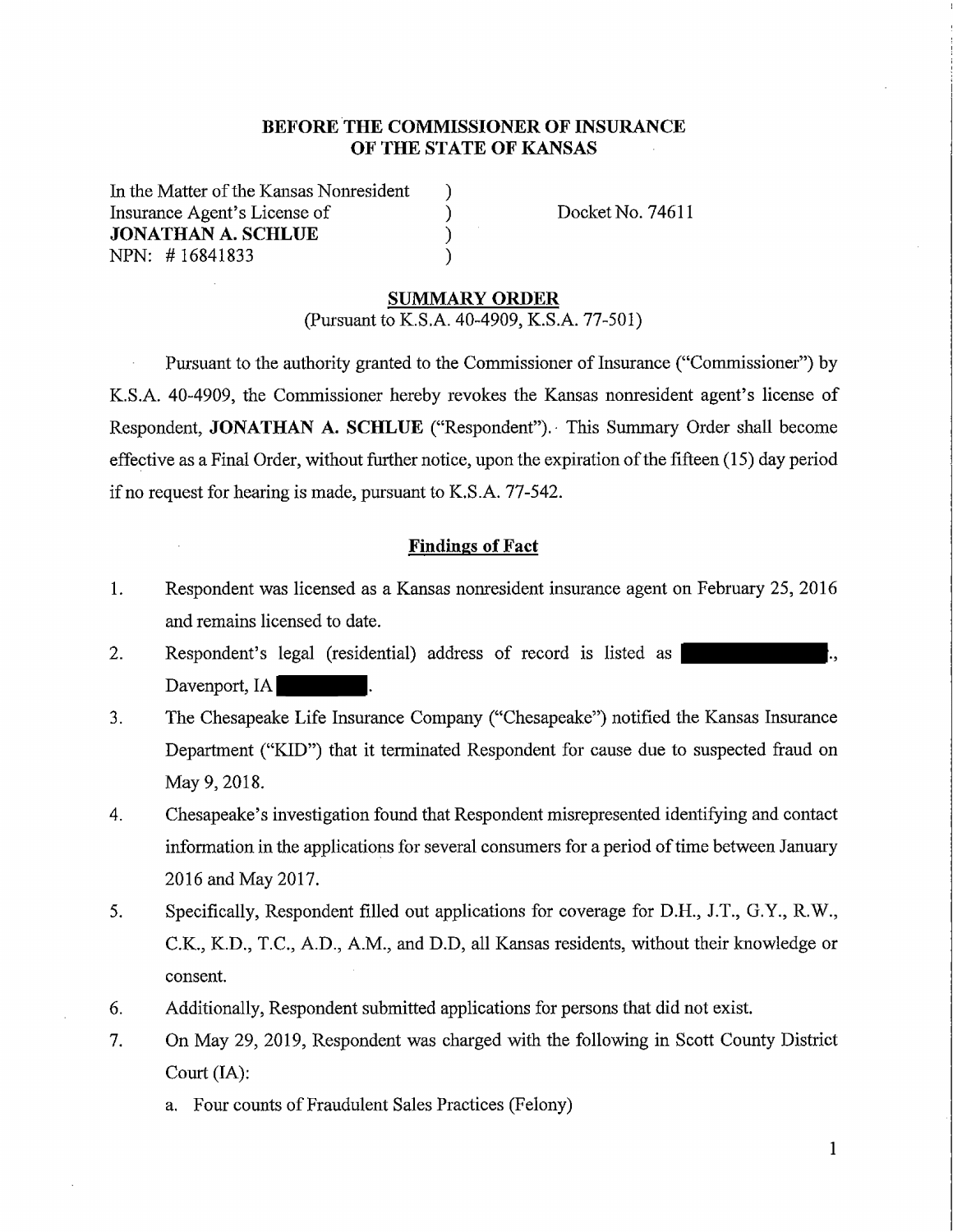- b. Two counts of Fraudulent Submissions (Felony)
- c. Two counts of Conspiracy to Commit a Non-forcible Felony (Felony)
- d. Ongoing Criminal Conduct (Felony)
- e. Theft-Second Degree (Felony)

#### **Applicable Law**

• Pursuant to K.S.A. 40-4909(a), "The commissioner may deny, suspend, revoke or refuse renewal of any license issued under this act if the commissioner finds that the applicant or license holder has:

 $\overline{\lambda}$ 

- o (2) Violated:
	- (C) any insurance law or regulation of another state;
- o (5) Intentionally misrepresented the provisions, terms and conditions of an actual or proposed insurance contract or application for insurance.
- o (8) Used any fraudulent, coercive, or dishonest practice, or demonstrated any incompetence, untrustworthiness or financial irresponsibility in the conduct of business in this state or elsewhere.
- o (10) Forged another person's name to an application for insurance or to any document related to an insurance transaction." K.S.A. 40-4909(a)
- Pursuant to K.S.A. 40-4909(b), "The commissioner may suspend, revoke or refuse renewal of any license issued under this act if the commissioner finds that the interests of the insurer or the insurable interests of the public are not properly served under such license." K.S.A. 40-4909(b)

#### **Policy Reasons**

- 1. It is in the public interest that the license of an agent who has demonstrated fraudulent conduct or that he or she has forged another person's name to an application for insurance or to any document related to an insurance transaction be revoked.
- 2. It is in the public interest that the license of an agent who has intentionally misrepresented the provisions, terms and conditions of an actual or proposed insurance contract or application for insurance be revoked.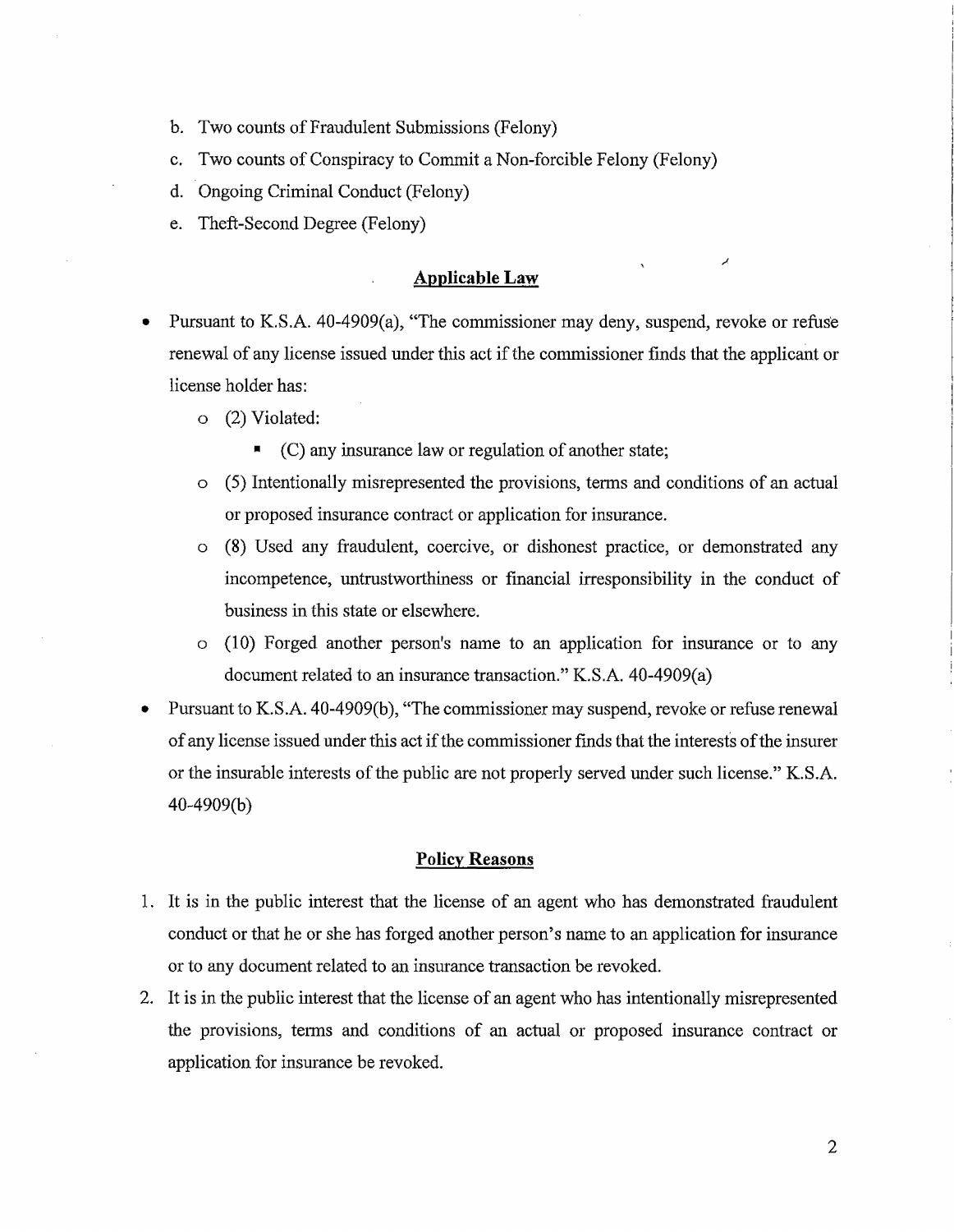- 3. The interests of the public are not properly served under the license of an agent who has committed fraudulent practices in the business of insurance.
- 4. The interests of the public are not properly served under the license of an agent who has been charged with felonies related to the insurance business.

#### **Conclusions of Law**

- 1. The Commissioner has jurisdiction over **JONATHAN A. SCHLUE** as well as the subject matter of this proceeding, and such proceeding is held in the public interest.
- 2. The Commissioner finds that Respondent's Kansas license may be revoked because **JONATHAN A. SCHLUE** has forged another person's name to any document related to an insurance transaction.
- 3. The Commissioner finds that Respondent's Kansas license may be revoked because **JONATHAN A. SCHLUE** has used fraudulent practices in the conduct of business in Kansas and elsewhere.
- 4. The Commissioner finds that Respondent's Kansas license may be revoked because **JONATHAN A. SCHLUE** intentionally misrepresented the provisions, terms and conditions of an actual or proposed insurance contract or application for insurance.
- 5. The Commissioner finds, pursuant to K.S.A. 40-4909(b), that the interests of the public are not properly served under Respondent's license.
- 6. Accordingly, the Commissioner concludes that sufficient grounds exist for the revocation of the insurance agent's license of **JONATHAN A. SCHLUE,** pursuant to K.S.A. 40- 4909(a) and (b).

## **IT IS THEREFORE ORDERED BY THE COMMISSIONER OF INSURANCE THAT:**

- 1. The Kansas Nonresident Insurance Agent's License of **JONATHAN A. SCHLUE** is hereby **REVOKED** the effective date of this Order.
- 2. **IT IS FURTHER ORDERED** that **JONATHAN A. SCHLUE** shall **CEASE** and **DESIST** from the sale, solicitation or negotiation of insurance and/or receiving compensation deriving from the sale, solicitation or negotiation of insurance conducted after the effective date of this Order.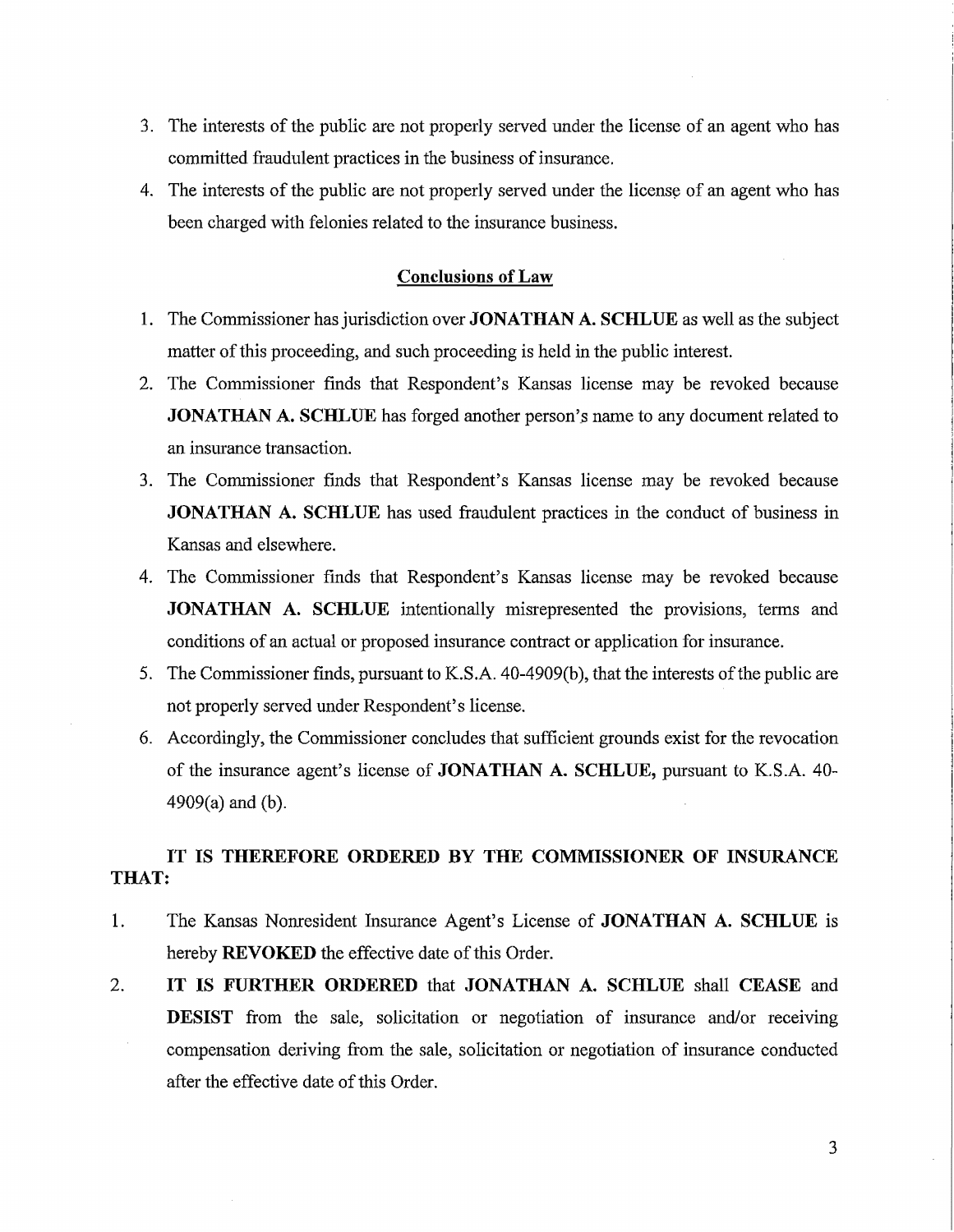# IT IS SO ORDERED THIS  $\frac{\sqrt{2}}{2}$  DAY OF  $\frac{1}{2}$  Wellet  $\frac{1}{2}$ , 2018, IN THE CITY **OF TOPEKA, COUNTY OF SHAWNEE, STATE OF KANSAS.**



Vicki Schmidt Commissioner of Insurance

BY:

BY:<br>Justin L. McFarland<br>General Counsel

General Counsel

### **NOTICE AND OPPORTUNITY FOR HEARING**

**JONATHAN SCHLUE,** within fifteen (15) days of service of this Summary Order, may file with the Kansas Insurance Department a written request for hearing on this Summary Order, as provided by K.S.A. 77-542. In the event a hearing is requested, such request should be directed to:

> Justin L. McFarland, General Counsel Kansas Insurance Department 420 S.W.  $9<sup>th</sup>$  Street Topeka, Kansas 66612

Any costs incurred as a result of conducting any administrative hearing shall be assessed against the agent/agency who is the subject of the hearing as provided by K.S.A. 40-4909(£). Costs shall include witness fees, mileage allowances, any costs associated with reproduction of documents which become part of the hearing record, and the expense of making a record of the hearing.

If a hearing is not requested, this Summary Order shall become effective as a Final Order, without further notice, upon the expiration of the fifteen (15) day period for requesting a hearing. The Final Order will constitute final agency action in the matter.